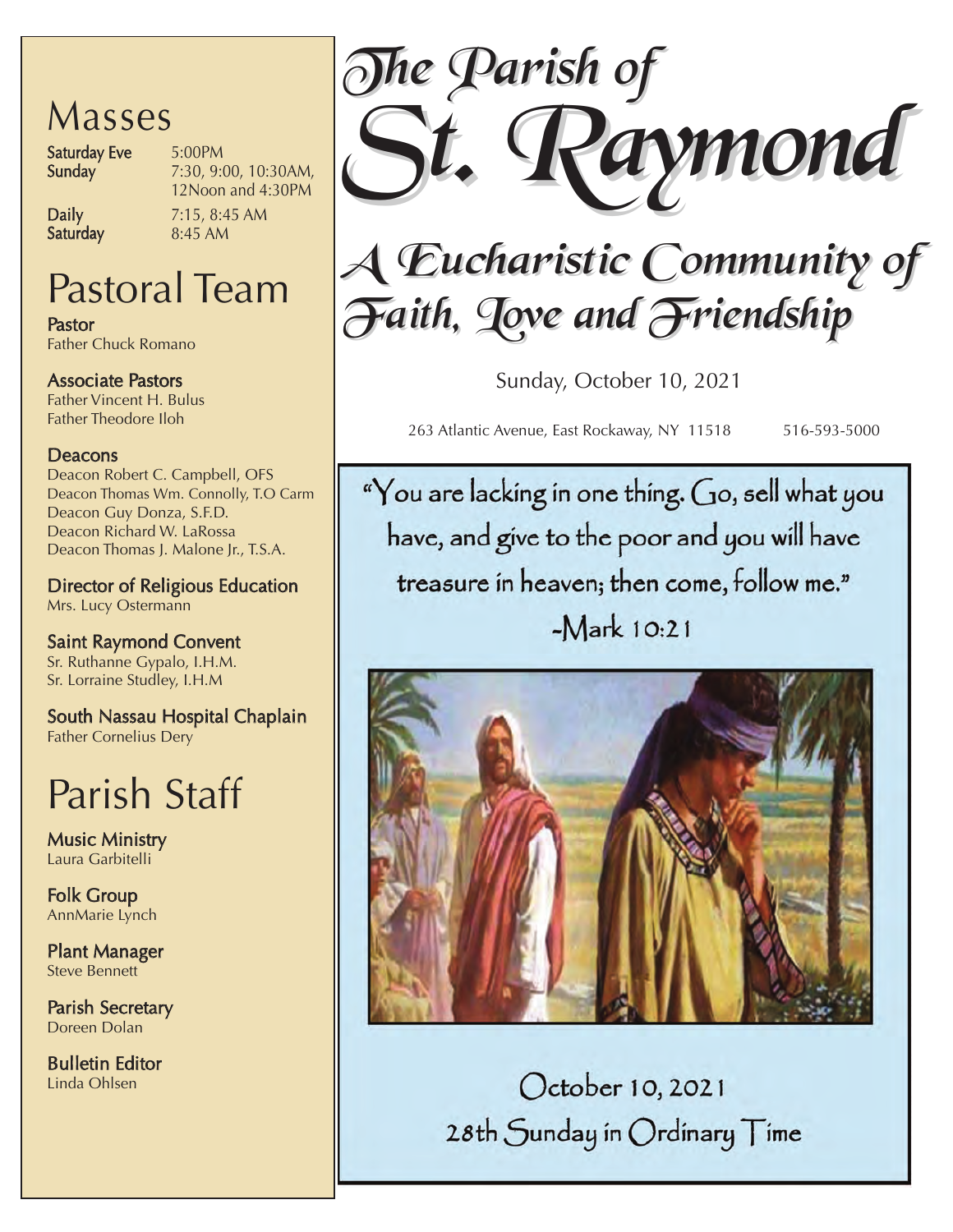## **Welcome To Our Parish Family!**

Not registered? Please stop by our rectory during office hours to be included in our parish family.

#### **Rectory**

 Office Hours are Monday-Friday from 9am-4pm; Saturdays from 9:30am-4pm. Sundays 9am-5pm  **Web Site:** www.SaintRaymonds.org Facebook: St. Raymond Parish, East Rockaway<br>**E-Mail:** StRayRcc@optonline.net  **E-Mail:** StRayRcc@optonline.net Rectory…………………………………....……...593-5000 Rectory Fax…….…………...………….………..887-0554 **Parish Social Ministry**………….……….…..…887-9197 Office Hours are Monday-Wednesday from 10am-2pm. Parish Social Ministry Fax……………………..593-6278 **Religious Education Office** ….…..................593-9075 Religious Education Office Fax ….……………593-1156  **E-Mail:** [strayfaithformation@aol.com](mailto:strayfaithformation@aol.com??)

#### **Pastoral Care Of The Sick**

**Holy Communion—**Available to the homebound; call the rectory to schedule a visit

#### **Devotions**

**Adoration of the Blessed Sacrament** Thursdays from 1-4pm in Our Lady's Chapel. **Nocturnal Adoration** First Fridays from 8-9pm. **Miraculous Medal Novena** Saturdays following 8:45am Mass.

**Confessions** 

Saturdays from 3:30-4:30pm, or call for appointment.

#### **Baptisms**

Baptisms are celebrated the 2nd and 4th Sundays of the month. Please call the rectory to schedule.

#### **Bereavement Support Group**

Call the rectory office for meeting times.

#### **Marriages**

Engaged couples are encouraged to call the rectory a year in advance of their wedding date to assure adequate time to participate in preparation programs for the Sacrament of Marriage.

#### **Prayer Groups**

**Charismatic Prayer Group**: Every Tuesday at 7:30pm in the rectory lower level.

**Men's Prayer Group**: Every 4th Friday at 8pm in Our Lady's Chapel.

#### **Music Ministries**

**Choir (Adult):** Sings at 10:30am Mass on Sundays from September—June; practice on Wednesdays at 7:30pm in the church.

**Folk Group:** Sings at 12 Noon Mass on Sundays from September—June; practice on Wednesdays at 7:30pm in the rectory lower level.

#### **Rite of Christian Initiation of Adults (RCIA)**

Interested in becoming a Catholic or an adult Catholic seeking Eucharist or Confirmation? Call the rectory and ask for Fr. Chuck Romano



 **The Rectory office will be closed tomorrow,** 

**Monday, October 11th in observance of Columbus Day.** 

**The office will reopen on** 

**Tuesday October 12th.** 

**Best wishes for a safe and happy holiday!**



## **The Catholic Faith Network (CFN)**

Broadcast of the Celebration of the Eucharist:

**[Daily Mass Celebrated by Pope Francis from](https://www.catholicfaithnetwork.org/daily-mass-santa-marta-chapel-rome)** 

## **[the Santa Marta Chapel in Rome](https://www.catholicfaithnetwork.org/daily-mass-santa-marta-chapel-rome)**

Monday - Friday at 11:00 am, 9:30 pm ET Saturday at 11:00 am, 9:30 pm ET Sunday at 1:30 pm, 8:30 pm ET

### **[St. Agnes Cathedral, Rockville Centre, NY](https://www.catholicfaithnetwork.org/st-agnes-cathedral-mass)**

Monday – Friday at 8:30 am,12:30 pm ET Sunday at 11:00 am, 7:00 pm ET

### **St. Patrick'[s Cathedral, NY](https://www.catholicfaithnetwork.org/st-patricks-cathedral-mass)**

Monday – Friday at 6:30 pm ET



*Always keep our Service Men & Women in your prayers ...* 

SPC Frank Candreva US ARMY Lt. Col. Mary P. King **,** M.D., US ARMY Commander Joseph Garbitelli US NAVY Sgt. Gerard Moran Lt. Com. Joseph Leahy US NAVY Seaman Kyle J. Mikes USCG

> *Please remember to pray for our wounded soldiers.*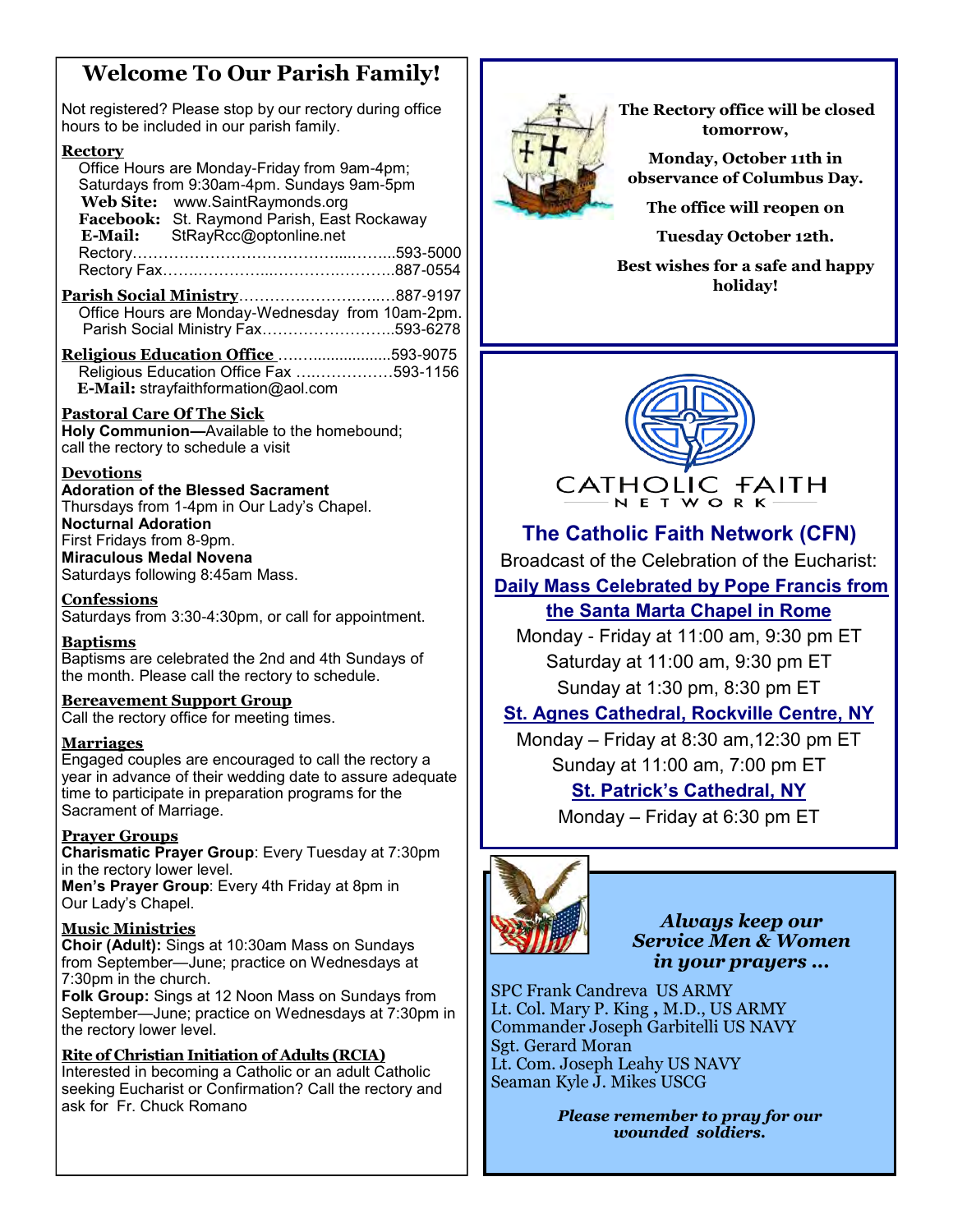## **Parish Bulletin Board**

#### **Divorced or Separated Catholic** of Long Island including Widows, **Widowers and Singles**

Tuesday October 19th at 5:00pm KNIGHTS OF COLUMBUS COUNCIL #6526 1869 Wantagh Avenue Wantagh, NY 11793 **Non- Denominational ALL ARE WELCOME!** (parking in the rear of building) A social organization for single persons. New Member Orientation Meeting Bring Proof of Single Status To Join. Proof of vaccination or a recent negative test required. Annual Dues are \$30 Refreshments Following For Further Information, Please Call: CAROL - 516-794-4933 OR JANET- 516-579-4016

#### **The OLP Lay Carmelite Community**

at St. Christopher's, Baldwin will begin formation instruction this fall. Prayerfully consider this deeper commitment in your journey of faith. The Lay Carmelites are lay people who share in the<br>mission of the Carmelite Order. This special call to Carmel is a call to seek God's will in the ordinary circumstances of everyday life. For more information, see www.laycarmelite.com. Formation requires a commitment of two meetings a month for the first three years. If interested, call Andrea Waldron TOC, Director at 516-965-0970.

**AA** Meeting **Monday Nights; 7:00pm** VFW Post 3350 164 Main St., East Rockaway

## **Engaged Encounter**

#### **Preparing for Marriage?** November 13-14 2021 **Seminary of the Immaculate Conception Huntington**

Engaged Encounter is an effective PreCana program designed to provide you with the tools for a successful marriage. Couples are provided with social-distancing during this time.

For info, call Lenny & Pat Walker at 631-563-1032. or visit www.engagedencounterli.org

### **FAITH MISSION Food Bank Distribution Outlet**

**Seeking voluntary assistance Thursdays-Saturdays** Most of the food and produce is supplied by Island Harvest and Long Island Cares. This benevolent Christian service of human collaboration and care enables less fortunate families to maintain a level of dignity in keeping with Christ's command of Love Thy Neighbor as Thyself. For information, call Mary Joesten 516-709-0510 or Frank Ales 516-569-2786

#### **Collection Envelopes**

To insure the accuracy of the recording of your weekly offering, please indicate the amount of your offering on the front of your envelope and write your envelope number on your check. And please do not tape or staple the contents or envelope flap.

Thank you! And God Bless you for your stewardship!

#### Fireside Catholic Heritage<br>Edition Bible **IF YOU LIVE ALONE YOU NEED A MEDICAL ALERT** The Catholic Heritage Edition in the New At HOME or AWAY American Bible Revised Edition translation is the ideal Catholic Family Bible. · GPS · Fall Alert · 24/7 · 365 Monitoring Features: Our Catholic Family, Family Ambulance . Police . Fire . Family/Friends Record section and Burgundy padded cover with gold-gilded page edges. **XX MDMedAlert** Only \$69.99 post paid As Low As C/O The Church Bulletin, Inc. 200 Dale Street . W. Babylon, NY 11704 No Contract - No Fees - E-Z Setup - md-medalert.com CALL 800 867-7250 Enclosed please find check/money order for \$ to cover the cost of (quantity) copies of the Fireside Family Bible, to be shipped post paid to: We provide the Name highest quality, most innovative care<br>because we see every Address A beautiful thing! City State Zip unique one of you. More savings in your bag. Apply online at mptrg.com/bulletins<br>or call 516.715.1223 **XX** Catholic **Health** os Español **MAIDENBAUM** LongLiveLongIsland.org 855-247-4500 THE LEADER IN PROPERTY TAX REDUCTIC